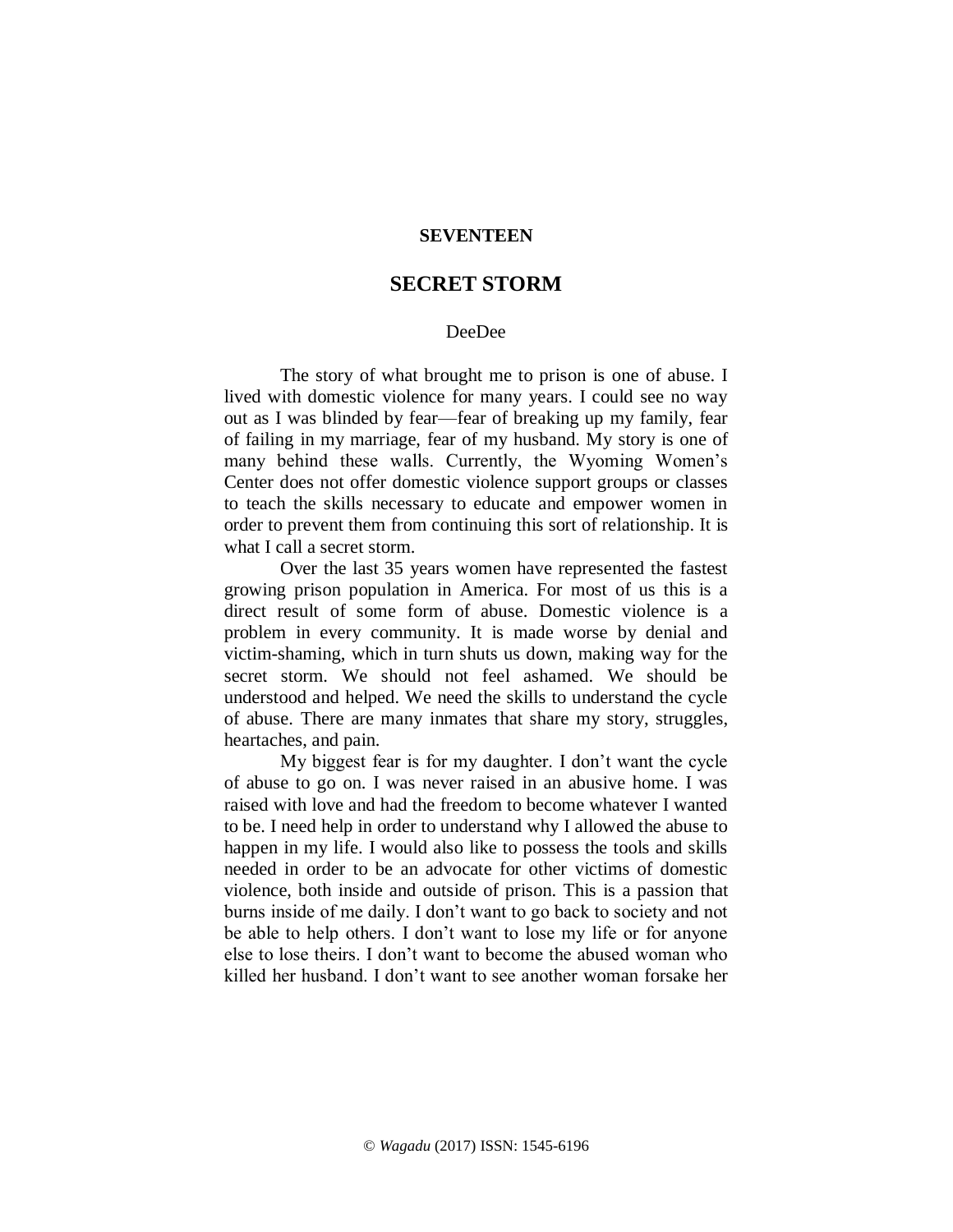safety. I don't want another woman and her children to live a life of unspoken mental, emotional and physical abuse.

I was born in Deadwood, South Dakota. My family moved to Denver, Colorado when I was a child. I would go to Spearfish, South Dakota every summer break. My brother and I loved spending time with our grandfather who worked in graveyards at Homestake Mining in Lead, South Dakota. My grandfather was a good man to my brother and I. He bought us baby pigs and calves, and we got to raise them for money at the end of the summer. One summer he bought us a horse. Her name was Gypsy. She was a dapple grey mare. I rode her all over the place. I hated to leave her when summer was over.

One summer my grandpa moved to a 25 acres farm between Belle Fourche and Spearfish. It was so beautiful. I never wanted to leave there. I've never felt as at home as I did in that place in my life. I met my first boyfriend and my best friend that summer also. Everything was so magical. My best friend then is still my best friend over 40 years later. I can still count on her.

I wish I would have asked her for help when I knew I was way over my head in both of my marriages. I just didn't want to bother her with my problems.

My first love ended up not being the man I thought he was. Something inside of him shut down. My first husband, Elwood, and I tried to make things work. But so much happened to us. We really had no support. No one wanted us together. Not even the church where our kids went. My parents did, but they didn't know the whole story. I felt so alone. I had no one to help me or guide me.

Elwood beat me so bad one night. He scared me like no other. He beat me and then got his pistol. I was shaking so bad. I had my first son, Oscar, on one side of me and my third son, J.J., on the other. Later on, I found out my youngest son was behind me and my second oldest son was hiding. Their dad was yelling and calling me names, waving his gun. He then shot it off into the floor scaring us all. My son, Oscar, got the gun by begging his dad for it.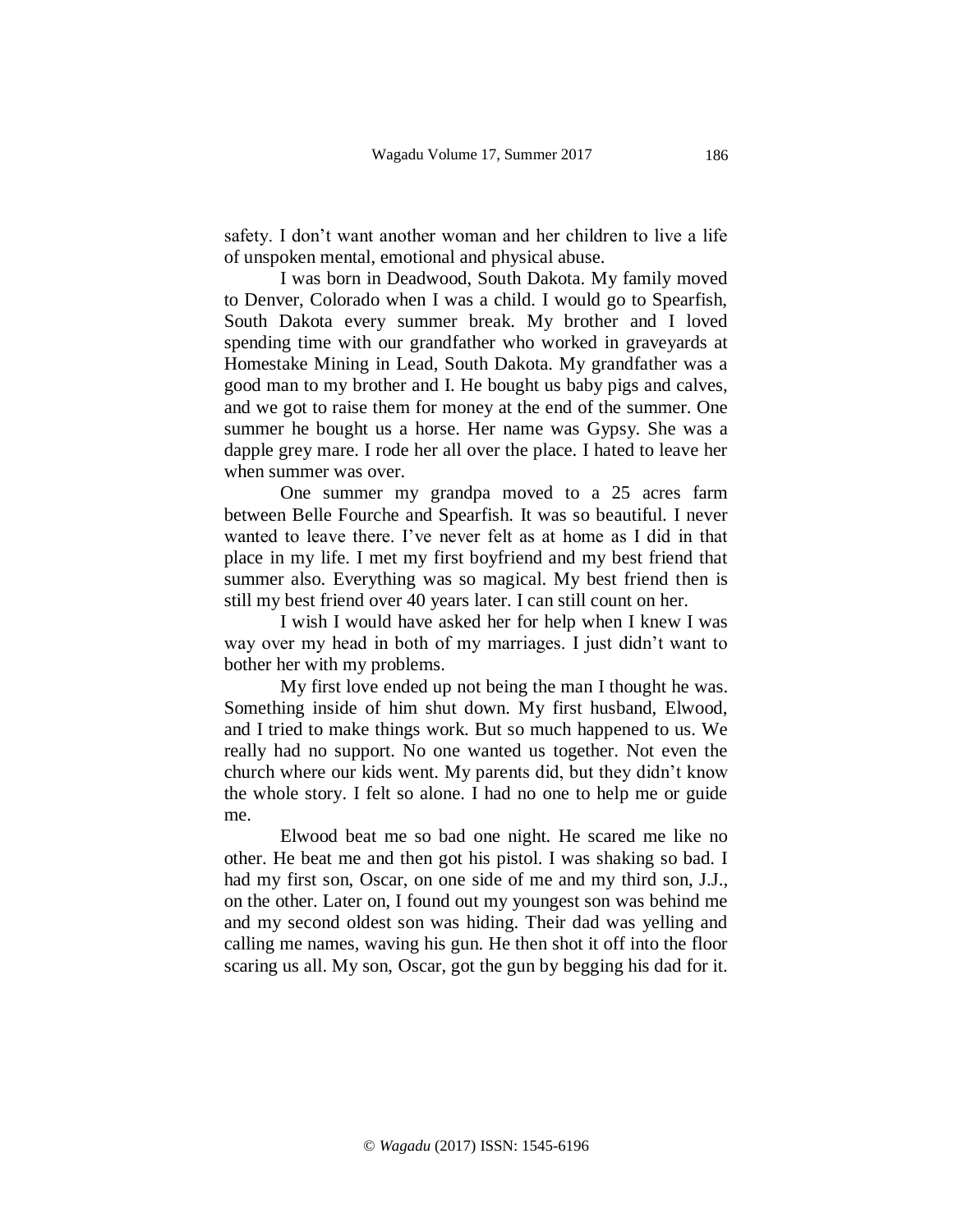Secret storm

After Oscar got the gun, Elwood grabbed me by my hair and threw me off the deck, onto my flowers.

At that moment I thought for sure he was going to kill me. By the time he came off the porch I was barely getting up. He grabbed a hold of my hair again and began kicking me with his steel-toed boots. Dragging me all over our yard in front of the kids and neighbors. Hitting me and yelling. God only knew how I wished I was dead at that moment. He always made promises not to ever drink or hit me again. I felt so lost inside of myself. This man promised to love and honor me. Instead, he turned his back on me, despite my forgiveness of the affair he had for over two years. After all the deceit and abuse I took, I was beat down to nothing but shame and embarrassment.

Maybe I need to go back to when I was 15 years old. I was living in Denver, going to Thomas Jefferson High. I ended up in the wrong crowd of people. I started ditching school with three other friends of mine, so we could go see one of my friends' boyfriends, L.B. I will never forget him. He gave me the creeps, and he was the beginning of my secret storm.

We were all were at his apartment in the Five Points neighborhood of Denver, which wasn't a very good neighborhood at the time. There was a lot of drugs and many other things going on down there. I didn't want to be there. I wanted to leave, but I never got that chance for a few days. The biggest nightmare of my life was just beginning. What happened in that apartment took what innocence I had left and so much more away from me.

That night my friend's mom showed up and took her home. She didn't know us other girls were there because we were hiding. We didn't want to get caught and in trouble. What a big mistake that was for all of us. After my friend's mom took her, we were going to leave, but her boyfriend, L.B., wouldn't let us go. He pulled out a pistol and told us we were not going anywhere. He put me in the closet and closed the door. I was so scared. I didn't know what was going to happen to us. When I cried, he told me to shut up or he'd kill me. So many thoughts kept running through my head.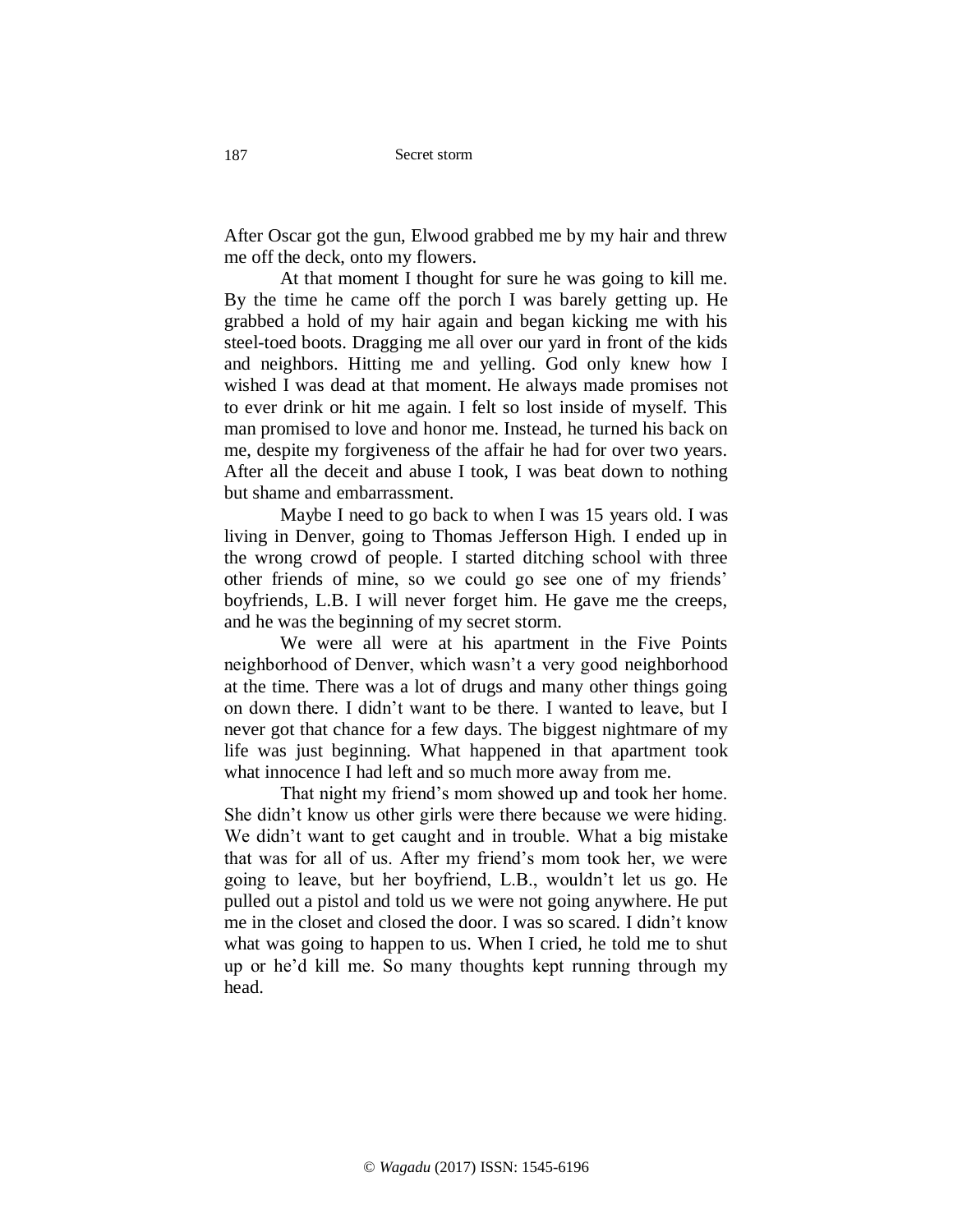Soon after, the real terror began. He came into the closet and threatened me and told me he would kill the other two girls and my family if I ever told anyone about what he was going to do to me. He raped me over and over for days. I don't even know how many days. I tell myself three days, maybe to soften the pain I was carrying or maybe the fear I had made me forget. To this day I still don't know how long I was there.

We only got away because my friend showed up, but when he let us go, he told us that he knew who we were and where we lived. That he would kill us all and our families. Then he showed us his gun again, and I believed him. All I wanted to do was forget all of the terror I felt from him. I was lost. When all was calm, I ended up moving in with my grandfather in order to feel safe again.

L.B. took so much away from me and left me with a secret. I kept what happened to me from everyone, including my first husband. One time we went to Denver to see my family. My brother came over to my parents' house and wanted us to go to Kmart. While we were there I saw L.B. I almost lost it. I didn't know which way was out. I couldn't get out of there fast enough. No one knew why I wanted to leave. I just said I was sick, which wasn't a complete lie. I was more than sick. I was so full of terror. I didn't want to be recognized and put my kids in harm's way.

I wish I hadn't held onto this secret, but I was young and scared. My life changed again. I started feeling worthless, like I wasn't a very good person. I felt dirty, and I didn't want anyone to know how dirty I was. I would have told Elwood how I felt and what had happened to me, but I didn't trust him after he had his affair. I felt I deserved whatever happened to me, both with my friend's boyfriend and in our marriage. My husband was allowed to abuse me. I accepted it, as it was my punishment. I became angry and hateful because all of the hurt I had endured. I loved my children, but I wasn't kind to Elwood any longer. I started to blame him for all the pain I had inside me. The night he beat me in front of the kids, I had already shut down. I was confused and didn't know what to do. I just wanted to stop all the abuse I had endured.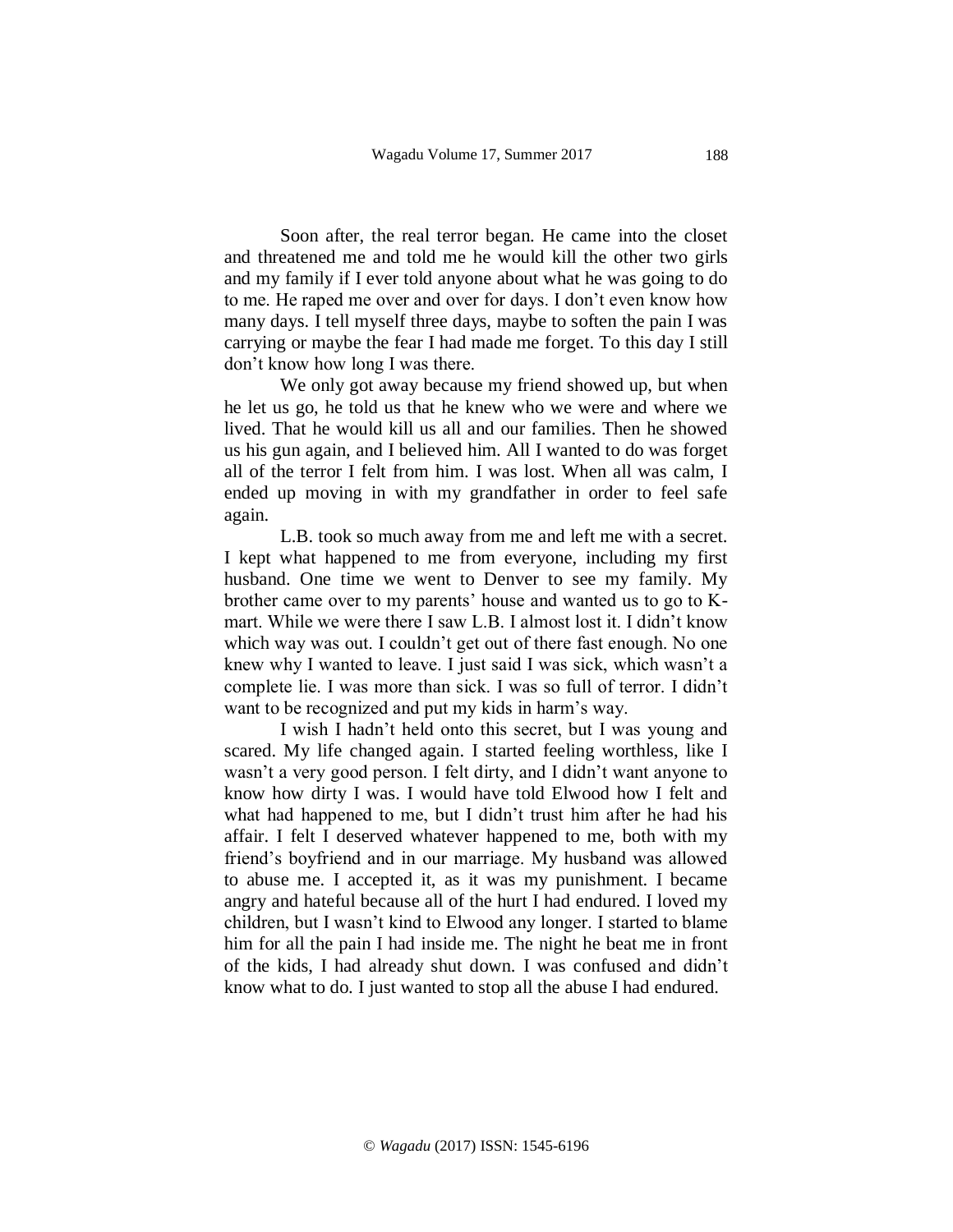What I didn't know was that my biggest storm was coming my way. Merril was already in my life as a friend. I thought he was a good man raising his kids on his own. Wrong again. His ex-wife was abused by him too. She chose to stay away because of the way he treated her and what he put her through.

I tell you this, only as a warning—abusers know how to find their victims.

This man who I thought I loved more than anything was my last storm. The one I'm still healing from. My second husband.

Merril was so fun and made me laugh. I hadn't really laughed in who knows how long, and it felt good. I wasn't hurting or in pain anymore. He would take me dancing, and make me the most wonderful meals.

When I became pregnant, all was still going good. We had our troubles with each other's kids, but I loved them all and wanted what was best for them. Later I was sorry for all the pain they endured because of Merril and me. While I with him, I worked in a small sawmill for three and a half years. I loved my job. I was a trimmer operator and helped pile wet lumber on what we called the "green chain." My boss and co-workers were really good people to work with. Even though the sawmill was physically challenging, we always joked and laughed with one another.

I was pregnant with my fifth child. My boss knew that I was going to have my baby girl any day. He would tease me about not calling him if I didn't show up for work. I worked until the day I had her. One Saturday, I woke up feeling off, but I promised my oldest son that I would be at his junior high wrestling match. I have three other sons who are also wrestlers. I always went to all their wrestling matches, so I wasn't going to let him down. I loved watching him excel and supporting him. After his match, I was pretty sure I was in labor.

I went to find him in the sea of people. When my husband and I found him, I told him I was in labor. My son was happy, not disappointed at all. He was happy he was going to be a big brother to his sister.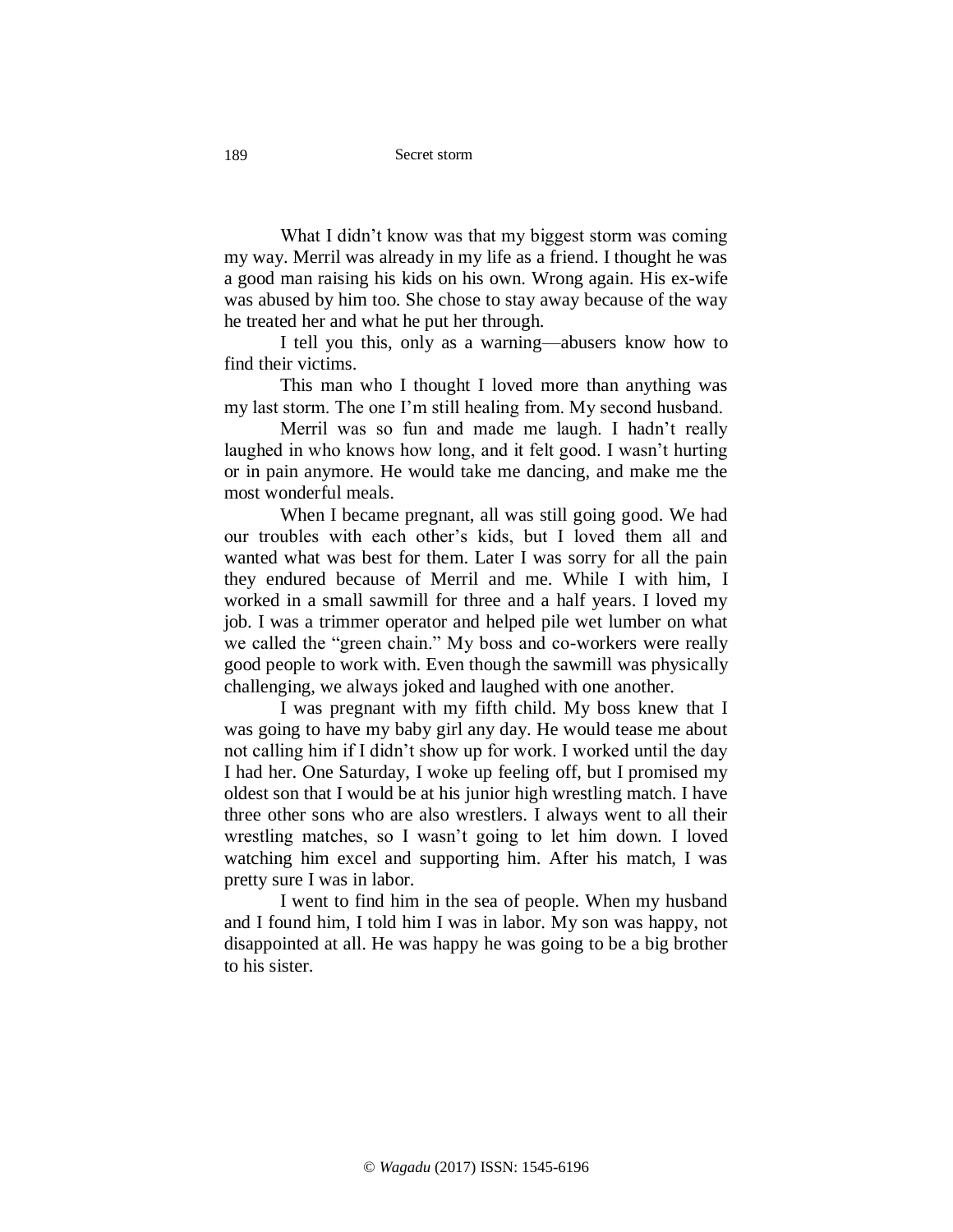My husband, who wasn't happy with me for not telling him before the match that I wasn't feeling good, was a nervous wreck. I just wanted to get to the hospital in one piece, so I led him to believe it wasn't as bad as it really was. I did what I could to keep him calm, which in turn kept me calm for the next 60 miles to the hospital in South Dakota.

A week after I had my daughter, my husband and I went for a check-up with the doctor. On the way home, he back-handed me. I don't even know why, or I can't remember, I just know that was the beginning of the abuse, and it didn't stop. He was always sorry, but it got worse as time went on.

I remember one night I was going to leave. I'd had enough. When I tried to leave he wasn't going to let it happen. I was holding my daughter. When it was all over, I was hurt, but she was okay. My elbow was over-extended. It hurt for a very long time, until I had surgery to help it heal right, but I stayed with him. All because I didn't want to be a failure, again, in another relationship. I wouldn't listen to anyone either. I started to defend him and make all the excuses I could think of to stand up for him. He counted on that. He counted on the fear I had and for me to keep quiet. Talk about a secret with a storm brewing. It became very crazy for us. I felt I was getting sick in the head. He would tell me I was crazy and rotten.

There will be times in our lives when we need help because we won't be able to do for ourselves what we desperately need done. I needed help. I married my second husband who was way worse than my first when it came to domestic violence. His verbal and emotional abuse beat me down further than where I already was. As the time went on, his abuse was almost welcome. I know that sounds real sick, but I already felt worthless and lost. We separated a few times during our years together, but always got back together.

The last time I thought it was really over. Well I was wrong. After hearing all of his excuses and lies I fell back in love and wanted to be a family again. He always said I never believed in him and trusted him with what was really going on. He said he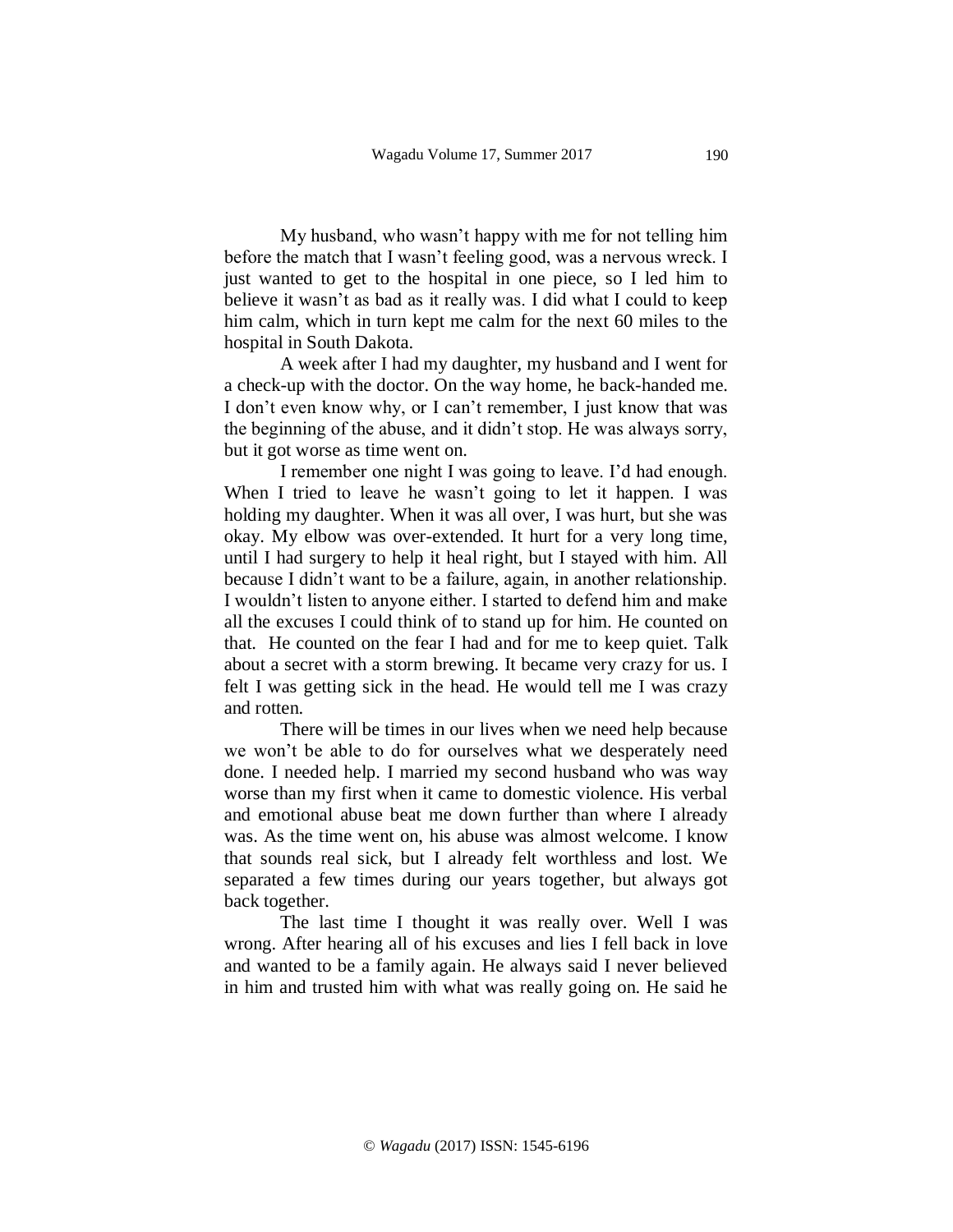needed time to forgive us for the mess we were in. I should have hung up and ran.

Once again I fell in the trap of trusting someone I knew I should not have trusted. I should have seen the warning signs. He had a .22 pistol that he brought over and wanted me to use for my protection. When he got mad he shot a hole in my bedroom floor. We lived in separate houses, but he acted like he owned mine. I ended up selling my place for him, so we could start over fresh. He didn't like that his name wasn't on the deed. I lived in fear of him really killing me, believing that he had killed once before and would again if he had to. If it wasn't me, I feared he might kill my sons.

One night he came over around 2 am. He beat me and raped me and told me he'd tell me when it was over and that I had to do as he said from now on. I totally lost myself that night. I was never the same again. All I did was worry about the lives of my kids and when he would hurt me again.

When I did go and seek help, all Merril did was belittle me. He was more worried about what I was saying about him and how he looked to others. There was no way was I going to heal. He wasn't going to let that happen.

I remember another night after the rape. We went out and he got drunk. On the way home he picked a fight with me. By this time in my relationship with Merril I just agreed with him. I thought that would make things easier for me. Wrong again. He had me stop at the mailbox, and I got the beating of my life. I can still feel the punches and kicks from his cowboy boots. I tried so hard to get away and call for help, but he broke my phone in half and threw it in the field. As far as I know, it's still there. He was throwing me all over the barbwire fence. This was worse than a nightmare. I really thought he was going to kill me. He didn't, but by the time it was over, I was in bad shape. I woke up the next day, and I was the biggest mess ever. The left side of my face was purple, and my eye was full of blood and swollen shut. I was black and purple and blue. I had bald spots from all the hair ripped out of my head.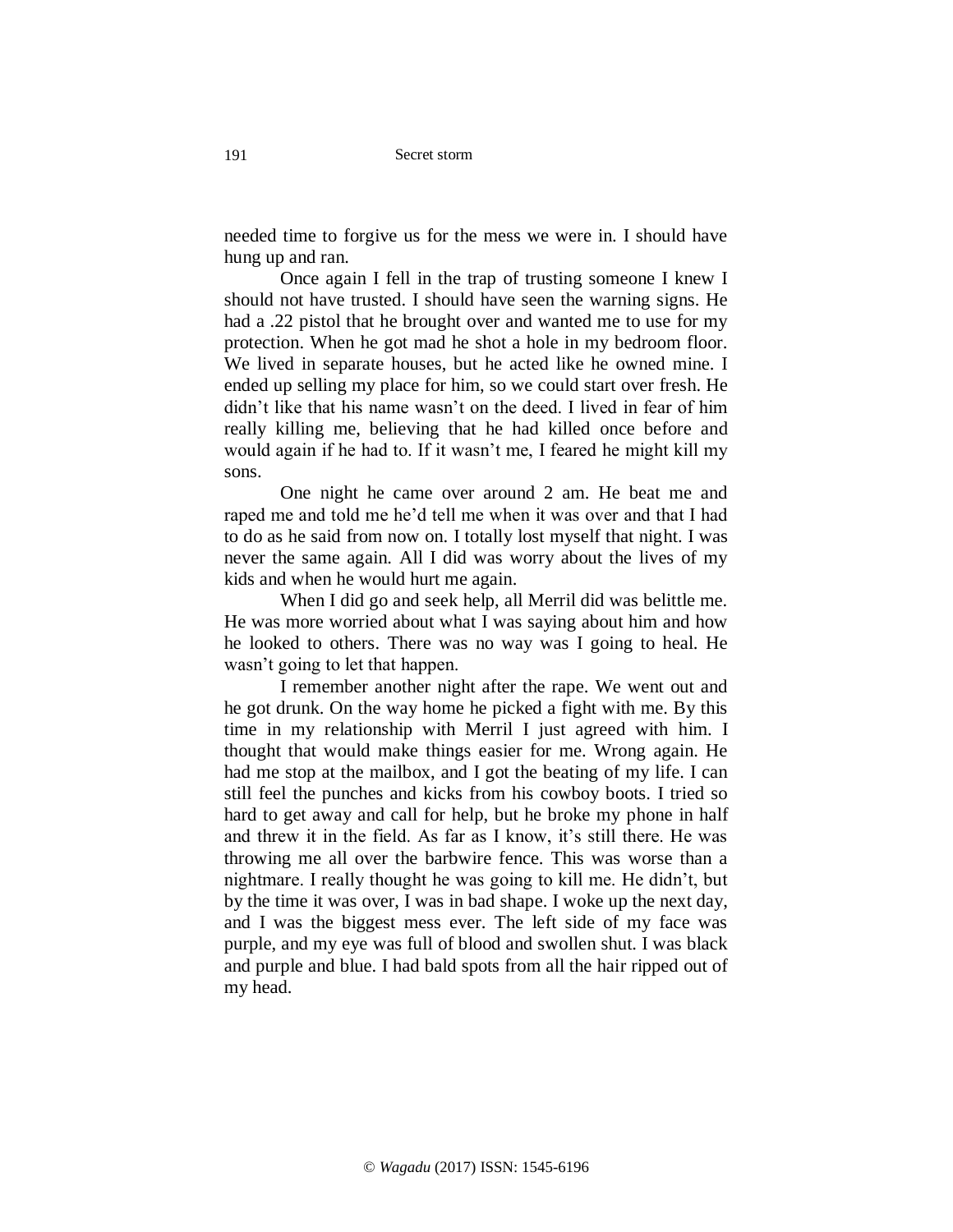When I woke up I didn't realize how bad I looked. My poor baby girl started crying when she saw me, and my son and stepdaughter were mad. When I looked in the mirror, I didn't even recognize myself. It was so horrible. I thought, How was I going to cover that mess up?

I couldn't, so I made up another lie to cover up Merril's abuse. I told myself this was going to be the last time. You know the Wyoming wind? Well, I told everyone that the wind blew the pick-up truck's door into my face. It sounds crazy. I really don't think anyone believed me. Even the cops saw me and wanted to know who did it, but I stuck to my story. And soon they forgot about it. That's what happens. If you don't care, they don't. They were never help to me when it came to Merril.

The last four years of my life with Merril, he had a girlfriend. I always knew about her, but again, I listened to his lies. I think now, that's why I was beat up as much as I was. Not that it was her fault. I never blamed her. It was just his way of keeping her off my mind. He had so many stories he couldn't remember them all, and I believe they were catching up with him, so he took everything out on me and the kids.

I wish I could have had a crystal ball and seen what my life would be with him because I sure would have told him to "take a flying leap," or maybe, "go to hell." You can only convince yourself and others that there is no problem for so long. Then reality seeps in, and people see your situation for what it is; when that happens you have to retreat.

I didn't want to be open and honest about what I was going through. I just wanted to get out, so I called my second son and asked him to find me a place in South Dakota. I started to save money and stopped making my house payments. I was going to leave when my daughter's school year ended in a couple of weeks.

I was afraid of further rejection. I couldn't trust anyone. No matter how difficult it was, I didn't make the choice to protect myself or kids from my repeat offender.

I wonder about the damage I endured in my early life, when L.B. assaulted me. Was I ever secure and competent enough to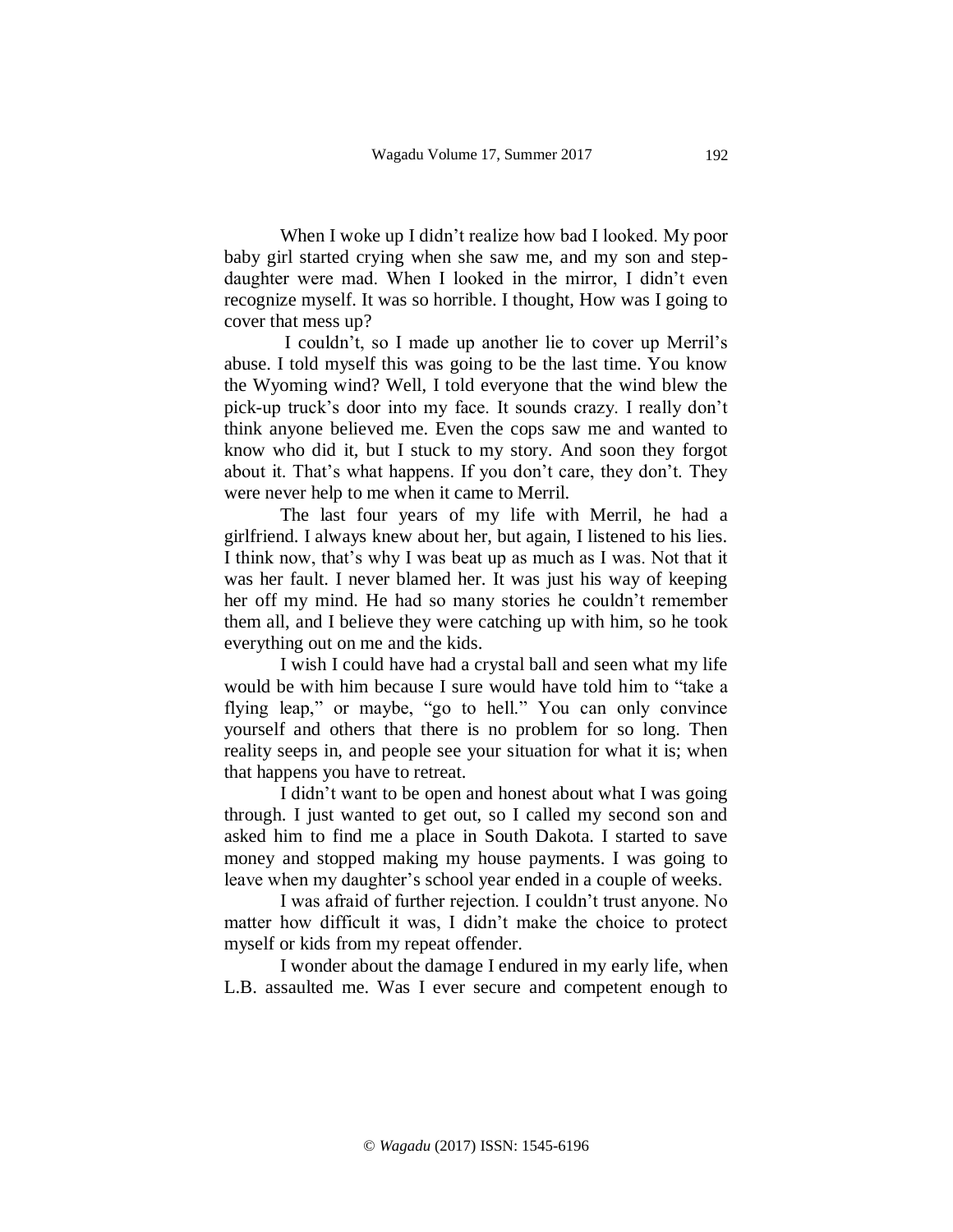take care of myself or believe in myself? I built this wall around me, where my emotions were protected and my secrets were guarded, to survive. I started to live a lie, so I wouldn't be hurt again.

I had a sense of safety and control but when it was all over, but I realized I had a false sense of safety, which was dangerous. I should have been able to feel my pains and hurts, but instead I skipped over my emotions and declared peace as Merril wanted me to. Having no one to turn to or a safe place to share my pain only caused me to shut down. Or as I call it, survive. I sank into a deeper depression, which just gave Merril more ammunition to ridicule me with; I was so lost. I tried to bury my emotions because Merril told me that my feelings were my own doing. He told me to get over it and pull myself up by my bootstraps.

I now know that I never would have been perfect. He would always find fault because of how unhappy and angry he was. I dodged and ducked just to keep the peace. Some days I did okay. Other days I didn't. I ended up dragging my pain through my life, until I ended up in prison.

I could go on and on with what I allowed to happen to me. I only wish I could forget it all. Knowing that I never will forget it, I want to be able to forgive and make sure this doesn't happen to anyone else. I am saddened to know this will keep happening. I wish I had a magic wand to take back what happened that awful day.

I was at my wits end with all that was happening to my family, working all the time, trying to take care of everyone, no matter how I felt. The last four years of my marriage I played house when my husband wanted to and took the abuse when I had to. I took care of his daughters with no help from him. Then when I did start getting child support, he was angry at the money he had to spend; like a rattle snake shaking his tail and striking with his fangs. There was so much poison inside of him, and he was going to make sure I felt the poison too. God, I was scared. I needed to know where he was at all times, but he would show up at all hours,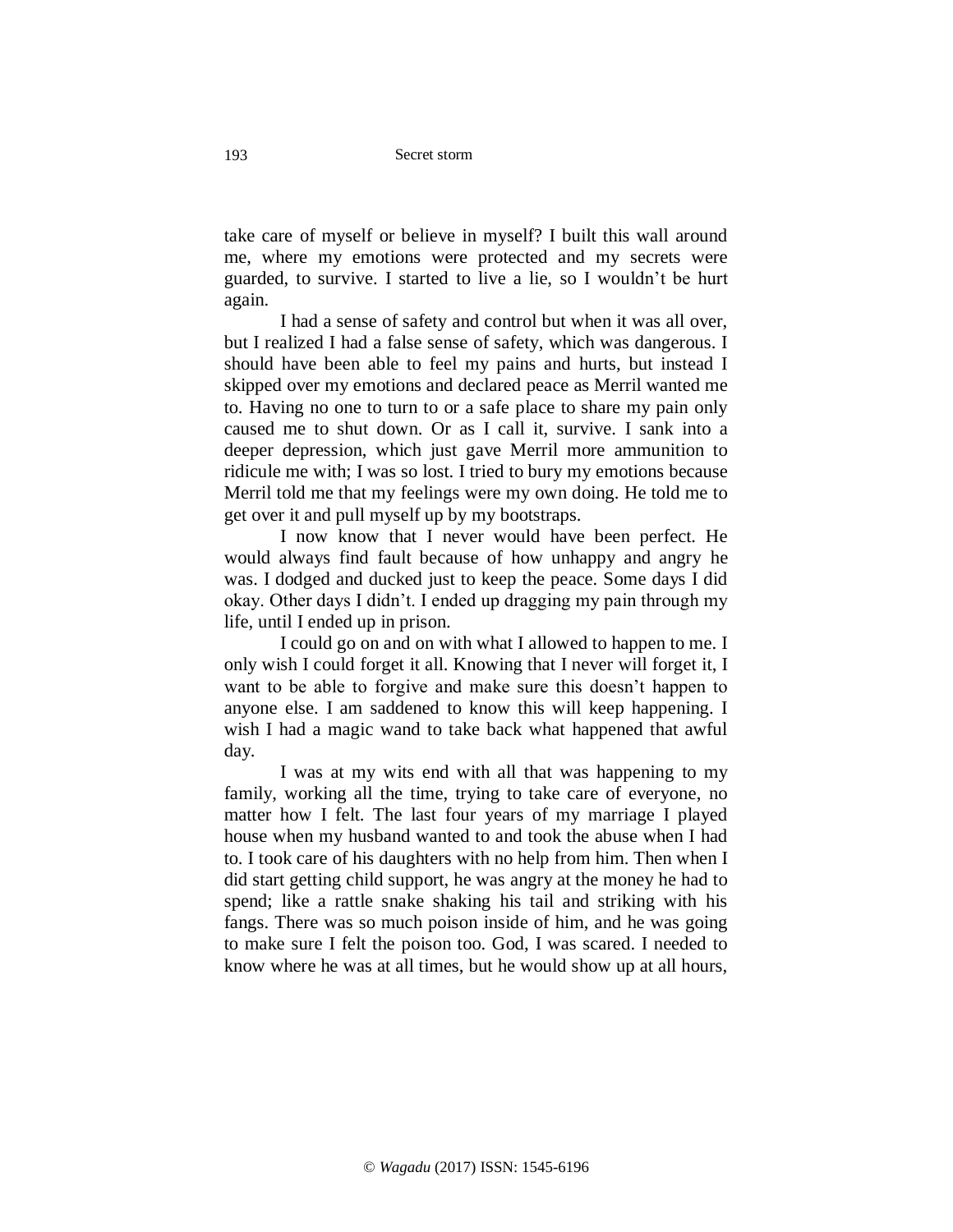day and night, unannounced. I didn't know what was going to happen next.

He was driving me crazy, or least I felt he was. I couldn't trust anything he said or did. I was so scared. He fooled so many people into believing he was the good guy, but he was drunk most of the time. I was so unhappy and in so much pain from my broken heart. I was tired of him breaking the promises he made to me and our daughter. I hated seeing her cry. I wanted him to feel pain too.

When he showed up one day, I was rather upset. I'd just gotten off the phone with him, telling him not to bother coming over to take our daughter for the day. I didn't tell him she wasn't even home. I didn't care about that; I just didn't want him at my house anymore.

But he came into my house anyway. Didn't knock. Nothing new. I could smell the booze on him, so he was either hung over or still drunk. I was so glad our daughter wasn't there.

We started to argue over his daughter, about me sticking up for her being a lesbian because someone had to. I went to the bathroom in my room, and when I turned around, there he was, angry. He shoved me into the shower door, which broke. I got away from him and got my gun. I told him to get out. The look on his face was evil. He told me to "fuck off" and came at me. "Oh God, I really made a mistake," I thought. The biggest mistake of my life. I knew I was going to be dead if he got the gun.

I shot him. My mind went blank. I came out of it, and he had a hold on me. We hit the dresser and fell along the wall onto the floor with him on top of me. I threw the gun behind me, away from him. I was so scared. When I looked up my 18-year-old son was standing there. I was screaming at my husband to get off me, trying to push him off. My son looked so scared. He helped me up. I told him I was sick. He took me into the kitchen where I threw up in the trash. I was so sick. I didn't know how I could do such a thing.

I gave my son almost \$6,000 in cash and told him to go get his sister, then go to his brother's house. I wanted them safe. I was so scared and not thinking straight. I thought someone in my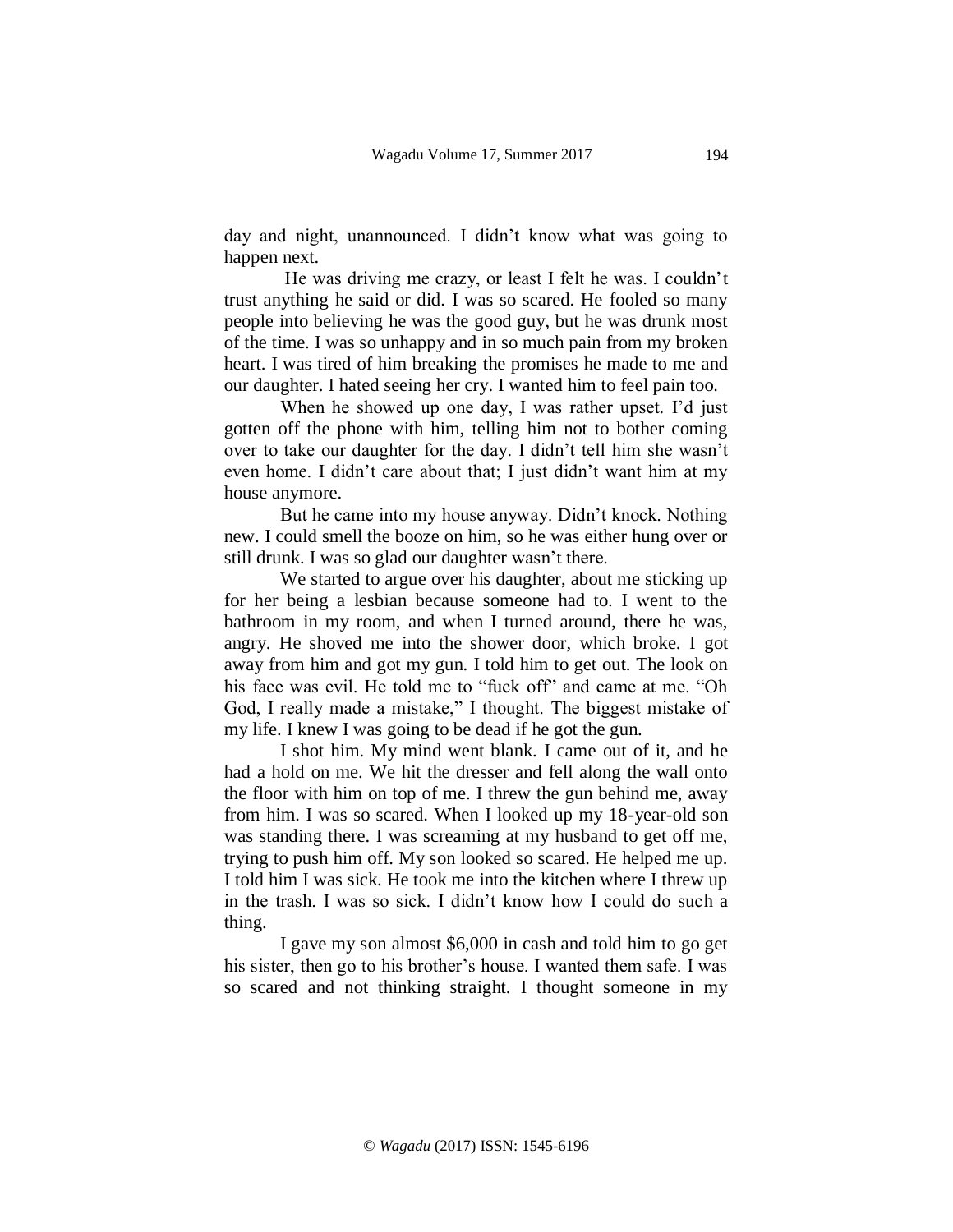husband's family would hurt them. When he left, I went back into the bedroom and picked up the gun and sat there on the bed in shock. I remember talking to my kids at times, but I don't remember much at all. I know I wanted to be dead for what I had done. How could I do something so horrible?

I made it to town and turned myself in at the Sheriff's office. To me it was minutes, but in reality it was 15 hours later. I couldn't believe I even made it to town. I didn't remember most of the drive. God was guiding me to safety.

When I got there and told them what I did I was treated like a really bad person; not one of them wanted to help. They wouldn't let a domestic violence advocate in because they said that I was the aggressor, and he was the victim. I cried for help and wanted to die. What were they thinking?

In the end I was charged with first degree murder. I had shot him three times. I had a jury trial and was convicted of second degree murder and sentenced to 20-30 years in the Wyoming's Women's Center. Now I'm safe and learning to heal. I'm who I'm meant to be, but I'm very saddened for all that got me here. So many people have been hurt. I know that I will always have my good days and bad days. I go through bouts of sadness and depression; I lost my only brother and that has been the most painful thing to happen to me here. My PTSD is always going to be with me. I am a very emotional person. I cry at the drop of a hat, but I was never allowed to cry before. I always had to keep stuff inside, and this is the poison that needs to come out.

The memories of the abuse I endured will always haunt me, but I know that I won't ever have to put myself through that again. I didn't deserve to live like that and neither did my children. I have become stronger and more passionate about abuse of any kind. I want to see all of the abuse end and everyone be safe. But nothing will end if laws are not changed. People get in more trouble for assaulting a stranger than for for domestic violence. Something is wrong here: tell me what the difference is? Abuse is abuse. How many more have to die or defend themselves to the point of killing before they see justice?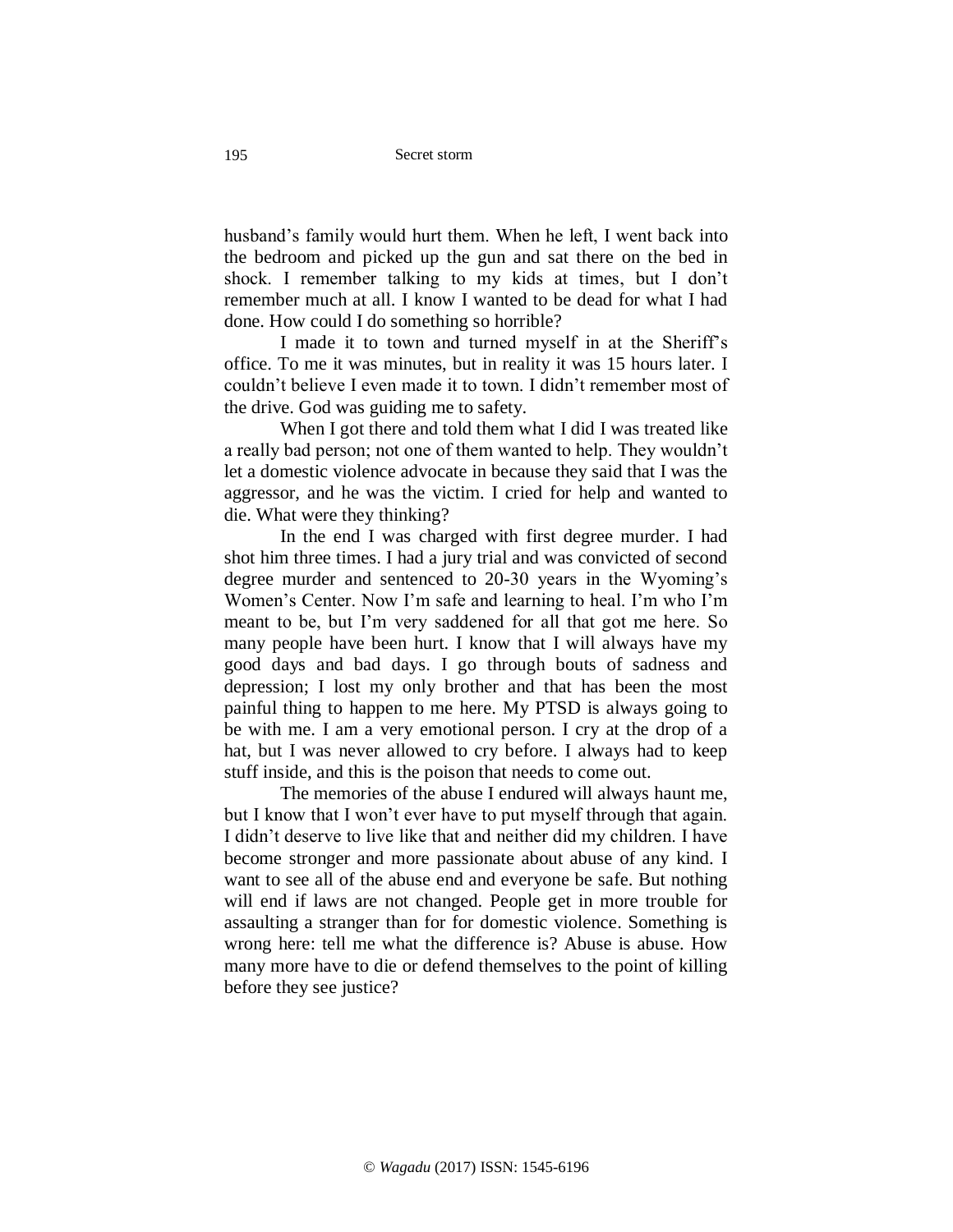I've lost my brother. I've become a grandma. I won't be able to see my daughter graduate from high school. On top of that, I haven't seen my parents since I've been here. None of my children are married yet, so I won't see them get married either. I'm writing this because I want people to know how much abuse has impacted my life, and what it cost me and my family.

When I came to prison in 2010 after spending 14 months in county jail I was shaken over how my life turned out. After being stripped, finger printed and photographed, I was sent to a cell for 24 hours. After that I was let out to mingle with the other women. I had to stay in RA (Risk and Assessment) for 30 days. After my 30 days, I went up to housing to my permanent home. Then I got to meet my caseworker Ms. C. She was the beginning of my healing process at WWC. She let me know that I was safe and that this was my chance to learn how to take care of myself instead of focusing on the outside.

That was really hard hitting because I was a mother who was always there for her children. Now I wasn't. I still had a 10 year-old daughter who needed her mother. I was so worried for her. It was time to take care of myself, but I didn't know how. After a couple of years with Ms. C she left for sick leave and was gone for a while, so I ended up with another caseworker by the name of Mr. D. In my mind, I was thinking that this place had lost its mind. I still wasn't comfortable with men, and now I had to talk to one who was going to be in control. YIKES!

As it turns out, I put myself through a lot of anxiety for nothing. Mr. D ended up being one of the best things to happen to me at WWC. He taught me how safe I really was, that I could trust men and that all men weren't bad. He helped me to heal and feel stronger, as well as build up my self-confidence.. Domestic violence has had such an impact on so many of the women here, and Mr. D showed me that I wasn't alone. He got us to start a program where we crochet for families who have experienced domestic violence to help them heal and know that they are not alone. We don't want secrets to destroy any more. Mr. D helped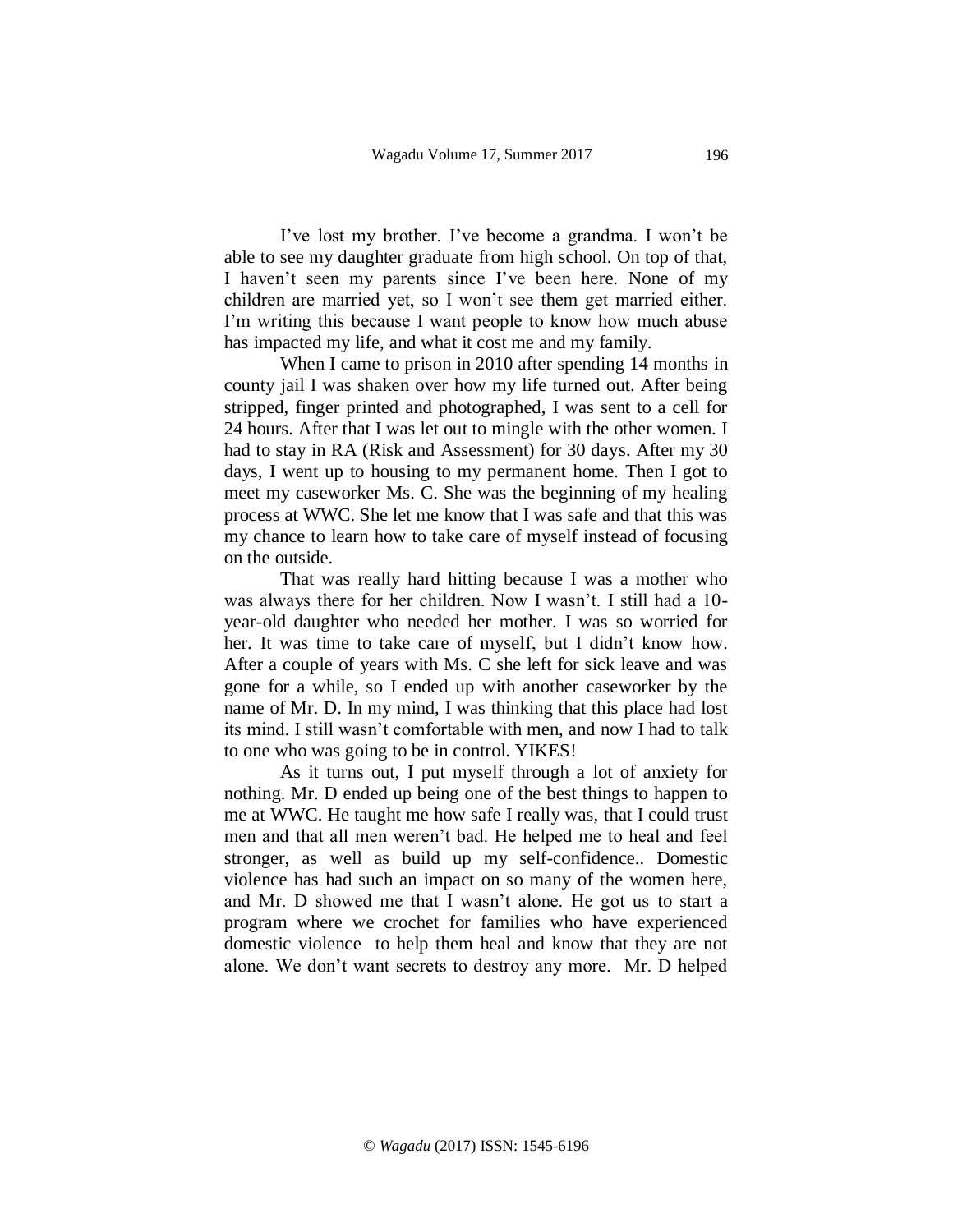me to know that I wasn't helping my healing by keeping the abuse a secret.

Mr. D gave me the courage to do new things. One, the biggest in here in prison is the sweat lodge, a Native American healing area. I am the fire starter. It is a very spiritual place. I also work a good job and have a supportive boss who cares and gives me good advice. I have also been approached by the Associate Warden to write about my time here. She has always been fair and encouraging to me, as has the Warden. I do feel that they do want us to do well here, as well as succeed on the outside.

Since I have been here, I have tried to get involved in whatever I could. I am in the dog program, which is a total joy. We train dogs, and this really is so rewarding. I feel lucky to have this position. I am also on the warden's committee. There are a few women on this board. We are a voice for the women here, trying to make a difference along with the warden. I have a real passion to advocate for and uplift women. I was trapped by living each day hoping that the future would be better; in doing so I missed so much of my life.

I don't want to be rooted in my past, but I won't forget what happened to get me here. In many ways, this event will impact me forever. It was not easy to accept that nothing I could do would undo the damage or bring back what I lost. My life might seem like a fragmented jangle of broken pieces. You may find it difficult to make sense of it, but I have lived through the difficulties that others have caused me, and I have caused for myself. I am discovering how to emerge from fear and to find courage. Never again will I listen to the lies or live the abuse that robbed me of my life. I know the reality is that this is a tough world. Some crummy things are going to happen, but as they say, it is through the tough times that we come to know ourselves. I will not let anything derail my path to healing. .

Now my passion is to help other women. I know that God wants me to empower others who have been through what I have. This is my reason for being alive. My father, mother, daughter and sons are all thankful I'm here. At least they can see me, instead of